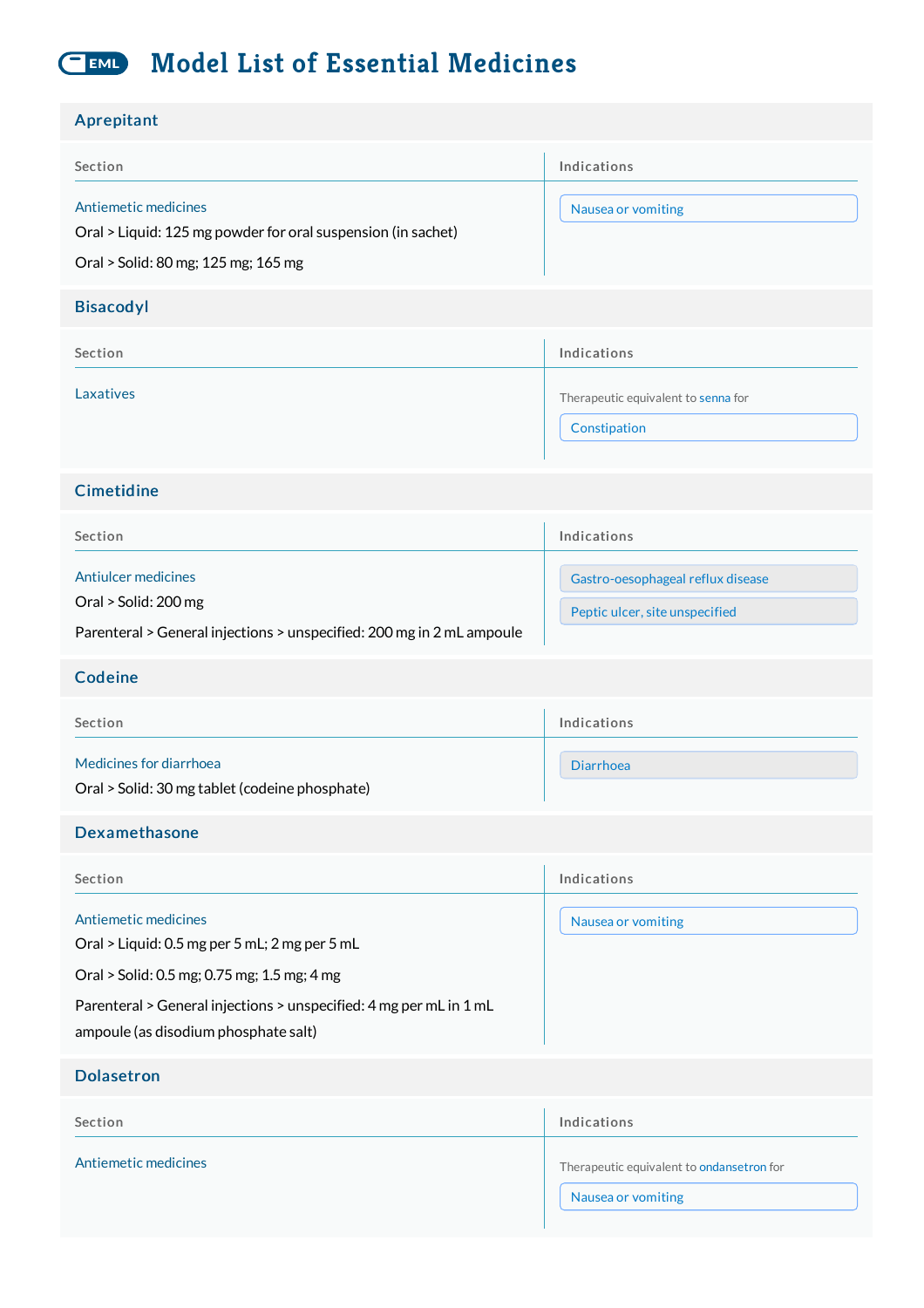| Granisetron                                                                                                                        |                                                                                                                                        |
|------------------------------------------------------------------------------------------------------------------------------------|----------------------------------------------------------------------------------------------------------------------------------------|
| Section                                                                                                                            | Indications                                                                                                                            |
| Antiemetic medicines                                                                                                               | Therapeutic equivalent to ondansetron for<br>Nausea or vomiting                                                                        |
| Hydrocortisone                                                                                                                     |                                                                                                                                        |
| Section                                                                                                                            | Indications                                                                                                                            |
| Anti-inflammatory medicines<br>Local > Rectal > Suppository: 25 mg (acetate)<br>Local > Rectal > Retention enema: 100 mg per 60 mL | Crohn disease site<br>Ulcerative colitis                                                                                               |
| <b>Mesalazine</b>                                                                                                                  |                                                                                                                                        |
| Section                                                                                                                            | Indications                                                                                                                            |
| Anti-inflammatory medicines                                                                                                        | Therapeutic equivalent to sulfasalazine for<br>Crohn disease site<br>Therapeutic equivalent to sulfasalazine for<br>Ulcerative colitis |
| Metoclopramide                                                                                                                     |                                                                                                                                        |
| Section                                                                                                                            | Indications                                                                                                                            |
| Antiemetic medicines                                                                                                               | Nausea or vomiting                                                                                                                     |

Oral > Liquid: 5 mg per 5 mL

Oral > Solid: 10 mg (hydrochloride)

Parenteral > General injections > unspecified: 5 mg per mL in 2 mL ampoule (hydrochloride)

## Omeprazole

| Section                                                                                                                                                                                      | Indications                                                                                             |
|----------------------------------------------------------------------------------------------------------------------------------------------------------------------------------------------|---------------------------------------------------------------------------------------------------------|
| Antiulcer medicines<br>Oral > Liquid: 20 mg powder for oral liquid; 40 mg powder for oral liquid<br>Oral > Solid: 10 mg; 20 mg; 40 mg<br>Parenteral > General injections > IV: 40 mg in vial | Gastro-oesophageal reflux disease<br>Peptic ulcer, site unspecified<br><b>Gastrointestinal bleeding</b> |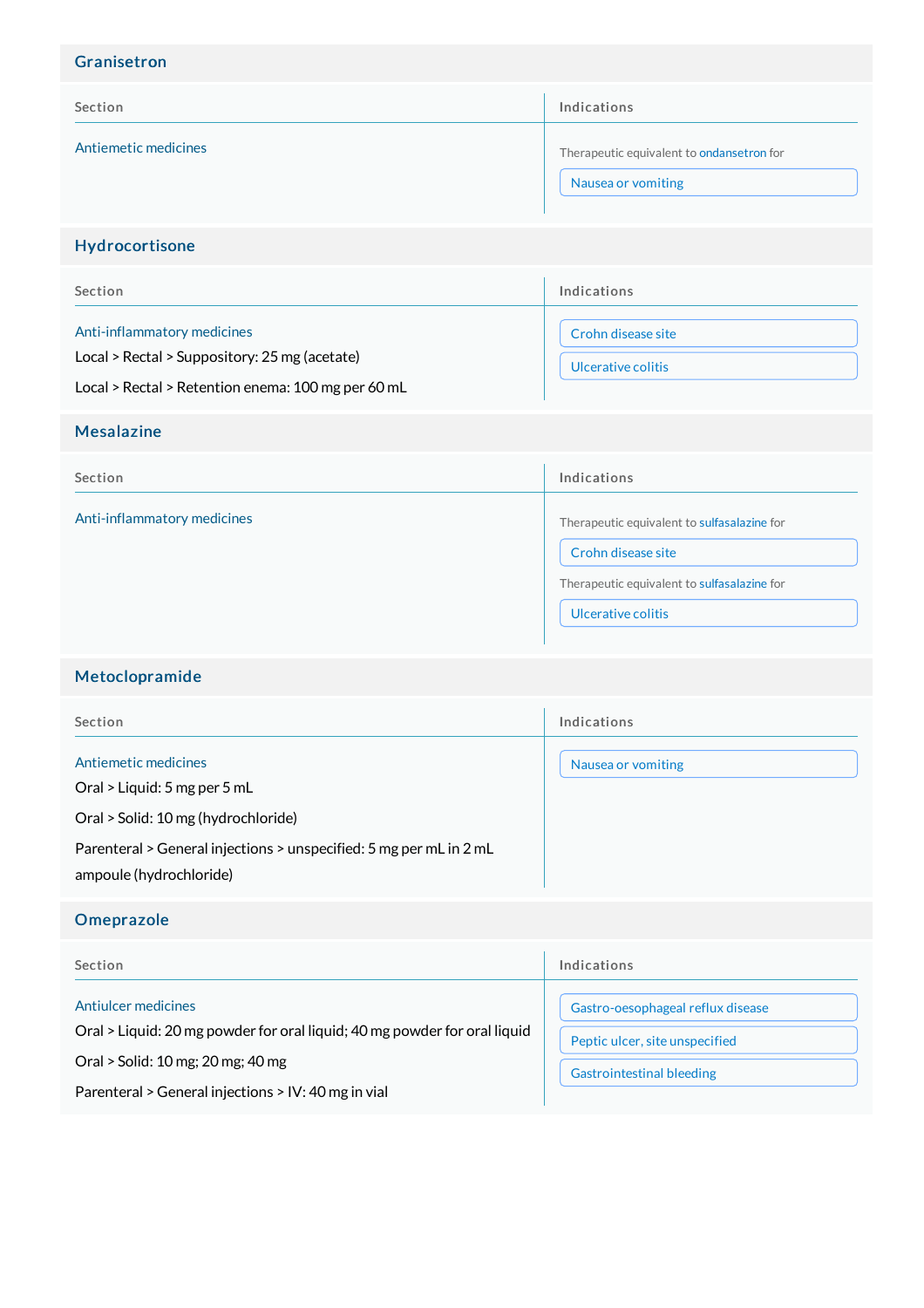# Ondansetron

| Section                                                                                                                                                                                                                                                                             | Indications        |
|-------------------------------------------------------------------------------------------------------------------------------------------------------------------------------------------------------------------------------------------------------------------------------------|--------------------|
| Antiemetic medicines<br>Parenteral > General injections > IV: 2 mg per mL in 2 mL ampoule<br>(ondansetron base, as hydrochloride)<br>Oral > Liquid: 4 mg per 5 mL (ondansetron base)<br>Oral > Solid: 4 mg (ondansetron base); 8 mg (ondansetron base); 24 mg<br>(ondansetron base) | Nausea or vomiting |

# Oral rehydration salts

| Section                                                         | Indications      |
|-----------------------------------------------------------------|------------------|
| Oral rehydration<br>Powder for dilution in 200 mL, 500 mL, 1 L: | <b>Diarrhoea</b> |
| - glucose 75 mEq                                                |                  |
| - sodium 75 mEq or mmol/L                                       |                  |
| - chloride 65 mEq or mmol/L                                     |                  |
| - potassium 20 mEq or mmol/L                                    |                  |
| - citrate 10 mmol/L                                             |                  |
| - osmolarity 245 mOsm/L                                         |                  |
| - glucose 13.5 g/L                                              |                  |
| - sodium chloride 2.6 g/L                                       |                  |
| - potassium chloride 1.5 g/L                                    |                  |
| - trisodium citrate dihydrate 2.9 g/L                           |                  |

# Oral rehydration salts - zinc sulfate

| Section                                                                                                                             | Indications                                                     |
|-------------------------------------------------------------------------------------------------------------------------------------|-----------------------------------------------------------------|
| Medicines used in diarrhoea<br>Oral > Other: ORS powder for dilution and zinc sulfate solid oral dosage<br>form 20 mg (co-packaged) | <b>Diarrhoea</b>                                                |
| Palonosetron                                                                                                                        |                                                                 |
| Section                                                                                                                             | Indications                                                     |
| Antiemetic medicines                                                                                                                | Therapeutic equivalent to ondansetron for<br>Nausea or vomiting |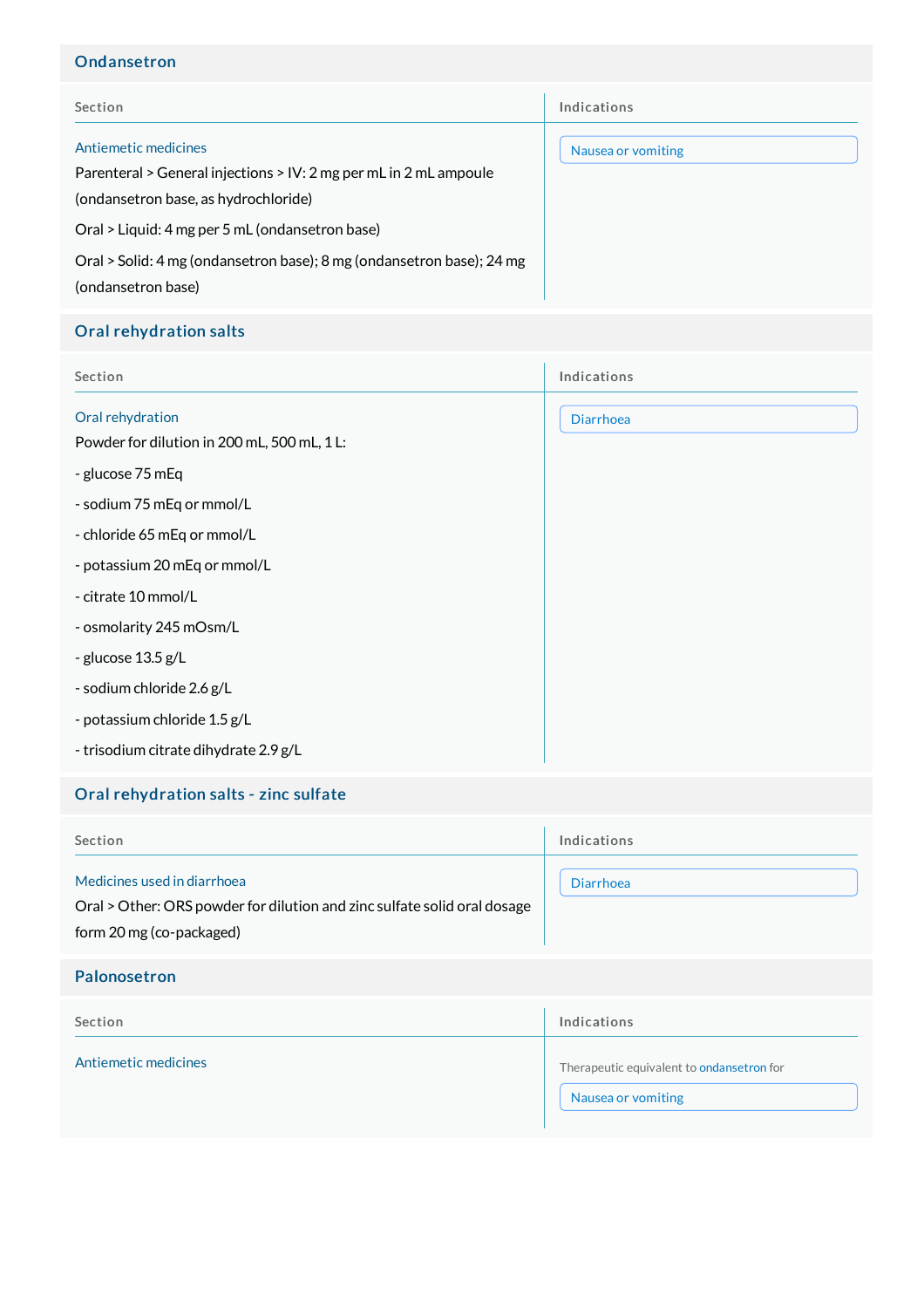# Pancreatic enzymes

| Section                                                                                      | Indications       |
|----------------------------------------------------------------------------------------------|-------------------|
| Pancreatic enzymes<br>Oral > Solid: Age-appropriate formulations and doses including lipase, | Enzyme intestinal |
| protease and amylase.                                                                        |                   |

### Prednisolone

| Section                                                       | Indications                                  |
|---------------------------------------------------------------|----------------------------------------------|
| Anti-inflammatory medicines                                   | Therapeutic equivalent to hydrocortisone for |
| Local > Rectal > Retention enema:                             | Crohn disease site                           |
| Local > Rectal > Retention enema: 20 mg per 100 mL (as sodium | Crohn disease site                           |
| phosphate)                                                    | Ulcerative colitis                           |

## Promethazine

| Section                                                              | Indications        |
|----------------------------------------------------------------------|--------------------|
| Antiemetic medicines<br>Oral > Liquid: 5 mg per 5 mL (hydrochloride) | Nausea or vomiting |
| Oral > Solid: 10 mg (hydrochloride); 25 mg (hydrochloride)           |                    |
| Parenteral > General injections > unspecified: 25 mg per mL in 2 mL  |                    |
| ampoule                                                              |                    |

## Ranitidine

| Section                                                                                                                                                                                                                 | Indications                                                         |
|-------------------------------------------------------------------------------------------------------------------------------------------------------------------------------------------------------------------------|---------------------------------------------------------------------|
| Antiulcer medicines<br>Oral > Liquid: 75 mg per 5 mL (as hydrochloride)<br>Oral > Solid: 150 mg (as hydrochloride)<br>Parenteral > General injections > unspecified: 25 mg per mL in 2 mL<br>ampoule (as hydrochloride) | Peptic ulcer, site unspecified<br>Gastro-oesophageal reflux disease |
| <b>Senna</b>                                                                                                                                                                                                            |                                                                     |
| Section                                                                                                                                                                                                                 | Indications                                                         |
| Laxatives<br>Oral > Solid: 7.5 mg (sennosides) (or traditional dosage forms)                                                                                                                                            | Constipation                                                        |